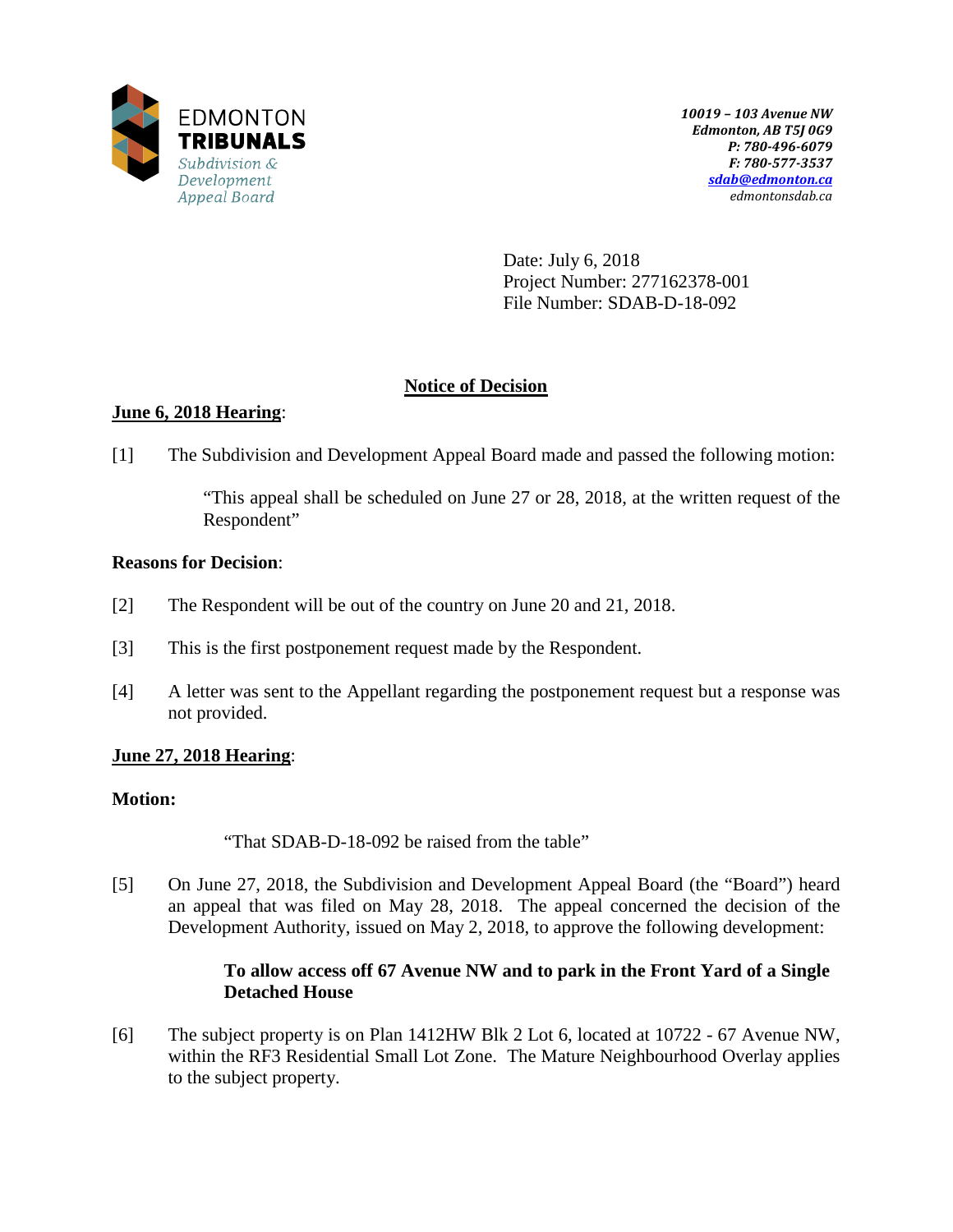SDAB-D-18-092 2 July 6, 2018

- [7] The following documents were received prior to the hearing and form part of the record:
	- Copy of the Development Permit application with attachments, proposed plans, and the approved Development Permit;
	- The Development Officer's written submissions;
	- The Appellant's written submissions; and
	- The Respondent's written submissions.
- [8] The following exhibits were presented during the hearing and form part of the record:
	- Exhibit  $A$  Photographs submitted by the Appellant
	- Exhibit B copy of the Development Permit for the Accessory Building

### **Preliminary Matters**

- [9] At the outset of the appeal hearing, the Presiding Officer confirmed with the parties in attendance that there was no opposition to the composition of the panel.
- [10] The Presiding Officer outlined how the hearing would be conducted, including the order of appearance of parties, and no opposition was noted.
- [11] The appeal was filed on time, in accordance with Section 686 of the *Municipal Government Act*, RSA 2000, c M-26 (the "*Municipal Government Act*").

### **Summary of Hearing**

- *i) Position of the Appellant, Mr. J. Morgan:*
- [12] Mr. Morgan confirmed that he wished to proceed and was no longer seeking an adjournment to the hearing as indicated in his prior communications.
- [13] The property owners were notified by the City to re-seed over the pre-existing driveway, but failed to comply with this directive.
- [14] This development does not comply with *Bylaw* requirements that new developments are not allowed to have a rear access driveway and a front access driveway.
- [15] Ignoring directions from the City to re-seed over the existing driveway was part of the property owner's development plan for the site. This allowed them to apply for the variance at a later date and completely circumvent the directive to remove the existing front driveway.
- [16] Approving this development will have far reaching implications because it will set precedence for other developers to apply for development permits to install front drive access. This will be detrimental for the neighbourhood as a whole because it will destroy the aesthetic character of the community by allowing vehicles to be parked in front yards.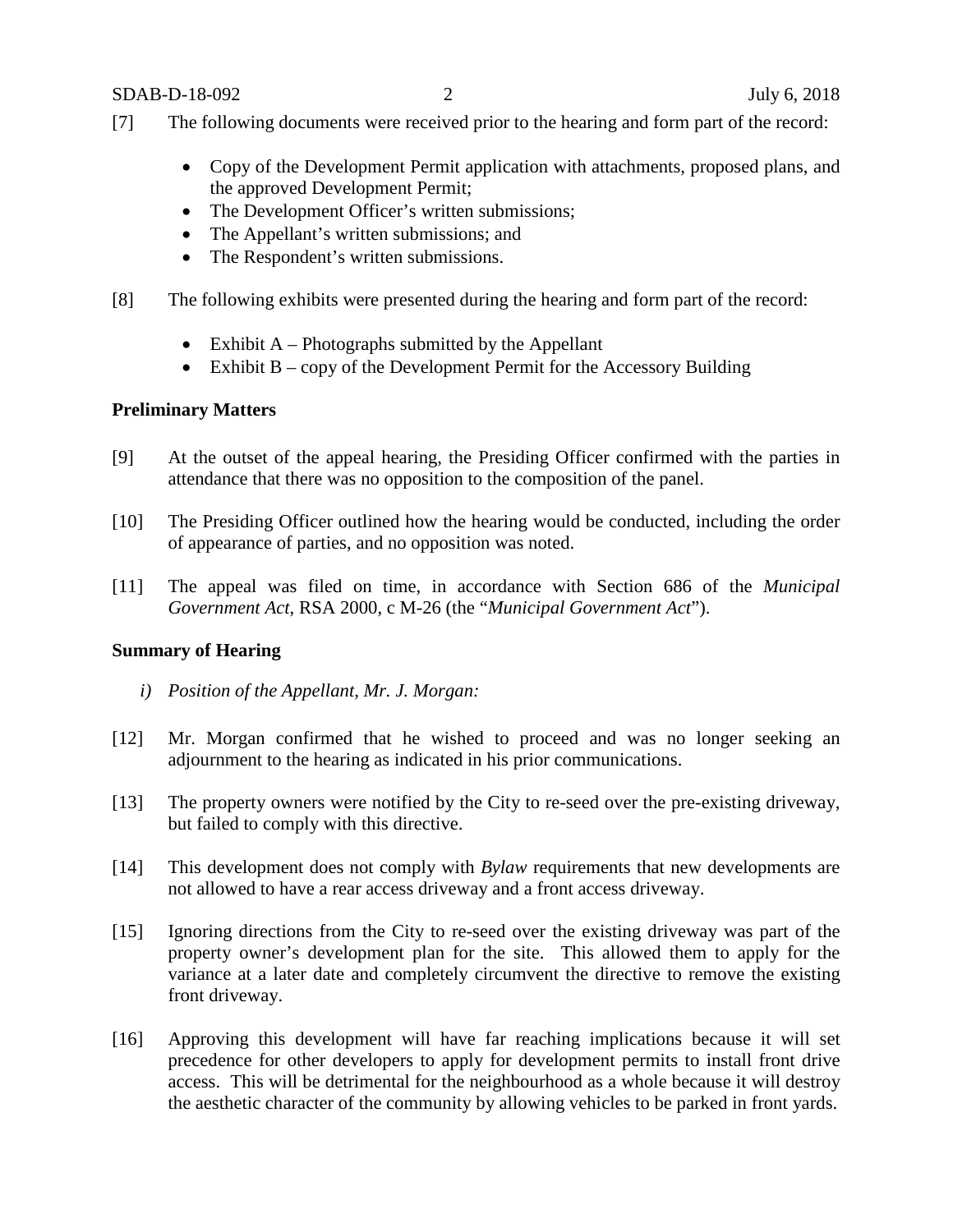- [17] Parking is becoming a big concern in this neighbourhood because of all of the infill development. This development takes two parking spaces off the street creating even worse impacts in the winter as residents typically do not use their rear detached garages during the winter months because of the condition of the rear lane.
- [18] According to Section 814.3(17) of the *Edmonton Zoning Bylaw*, access from a public roadway is not permitted to continue where an abutting lane exists regardless of whether a Site has existing vehicular access from a public roadway, other than a lane.
- [19] The Development Officer noted that Allendale is undergoing Neighbourhood Renewal this year that will see curbs and sidewalks reconstructed throughout the neighbourhood. Part of this renewal includes reconstructing or removing accesses depending on whether the accesses are approved or not. Therefore, the property owner was notified that the existing front access would be filled in. The property owner subsequently applied for a Development Permit to keep the access and front parking area.
- [20] Parking is not allowed in the front yard of any residential zone, it is a violation of the *Bylaw*. The variances required to keep the front access driveway should not be granted because it is the intention of City Council to reduce the number of front accesses over time.
- [21] The Development Officer indicated that based on the requirements of the Mature Neighbourhood Overlay, with any future redevelopment on this Site (new Single Detached House or significant re-development of the existing house), the front access would have to be removed through an explicit condition in the Development Permit. New single detached houses in Allendale and other mature neighbourhoods are being developed with vehicular access from the lane and existing front driveways are being removed. This will result in a reduction in the number of front drive accesses in mature neighbourhoods over time.
- [22] The Appellant provided photographs, marked Exhibit A. They show that the existing driveway can accommodate two vehicles parked side by side. They also show other existing rear detached garages and the condition of the rear lane during the winter months. He acknowledged that the driveway has existed for many years, but stated that it is not grandfathered and therefore could be appealed.
- [23] The property owners ignored notice from the City to remove the driveway because it was their intention to keep it in addition to a new rear detached garage. You cannot have a rear garage with access from the lane and also have a front driveway.
- [24] A Development Permit to construct an addition to the house was issued in 2014 but the approved Site Plan did not show a front driveway. The addition was constructed but the driveway was never removed and is still being used for parking. If the property owners had marked it on the Site Plan, it would have had to have been removed at that time.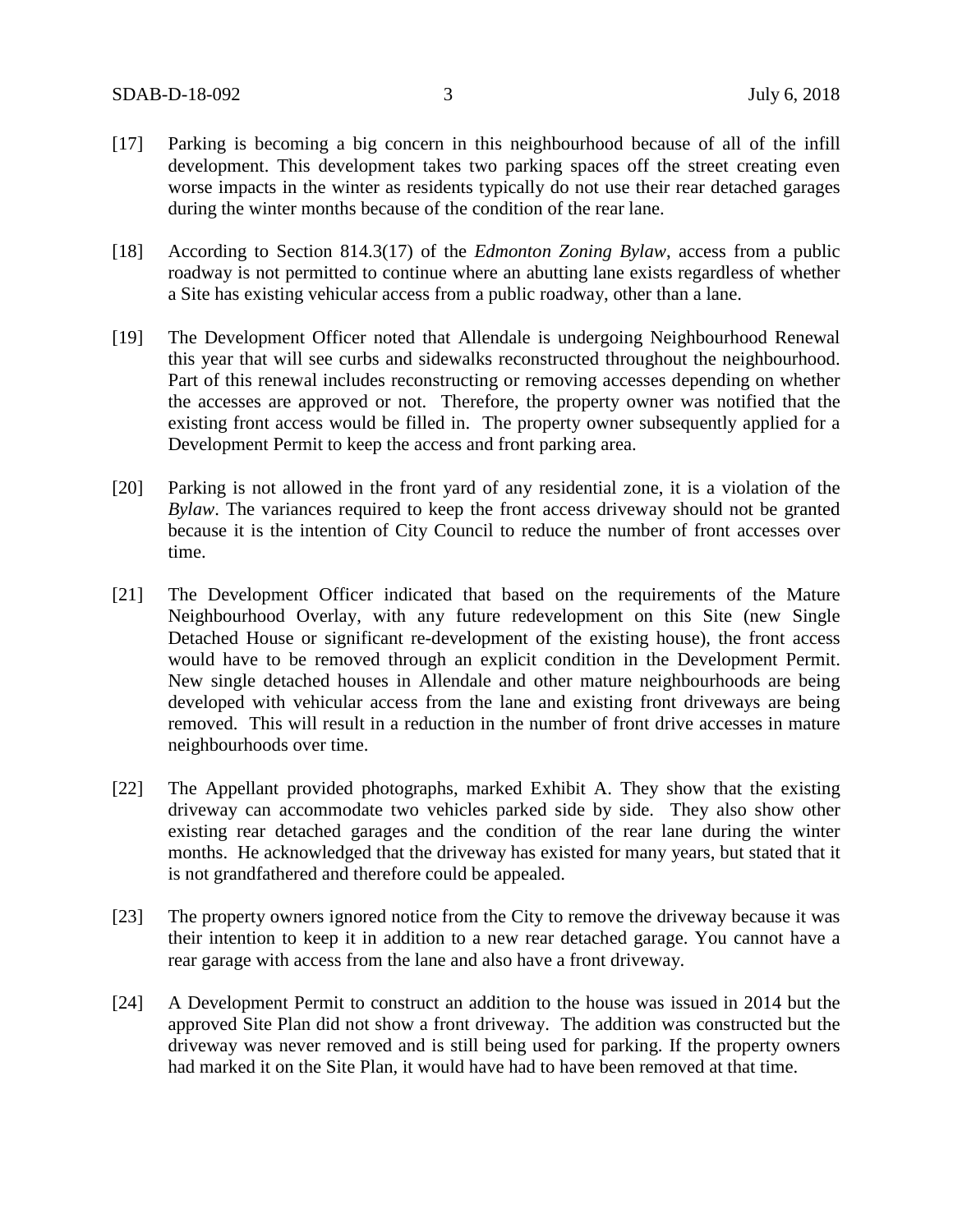- [25] His objection is based on a bigger issue; this is not a simple variance. It will set a precedent altering infill development in Allendale. The aerial photograph contained in the Development Officer's report shows that if the property owners to the east decide to develop a front driveway as a result of this approval, it would require the removal of mature boulevard trees that would significantly change the appearance of the streetscape.
- [26] Mr. Morgan acknowledged the community consultation submitted by the property owners, but noted that the Allendale Community League President did not inform anyone and the committee to deal with these things was not aware of the proposed development until he brought it to their attention when he attended a meeting on May 10, 2018.
- [27] Mr. Morgan provided the following information in response to questions from the Board:
	- a) This is the only house on this blockface with a front access driveway.
	- b) Parking has been overlooked for infill developments in mature neighbourhoods. As residents now have three or four vehicles per dwelling there are increasing strains on on-street parking. Parking is even more difficult during the winter months because of the buildup of snow and the condition of the rear lane. The new garages are too small to meet the parking needs of the new infill so more people park on the street.
	- c) He assumed that the property owners did not develop a two car detached garage because of the site coverage requirements.
	- d) His primary concern is the longer term overall impact of this development on the entire neighbourhood, not just his property.
	- e) He has a rear detached garage on his property. He does not have a front driveway.
	- f) The photographs of similar front driveways in the neighbourhood submitted by the Respondents do not confirm whether or not those properties also have rear detached garages on their properties.
	- g) The variances should not be granted because they now have a rear detached garage. Allowing parking in the front yard when the property also has a rear detached garage will set a precedent for other property owners to do the same.
	- h) Developers will ignore the *Bylaw* requirements and come to the Board to seek variances because it is easier to ask for forgiveness than permission.
	- *ii) Position of the Development Officer, Mr. K. Bacon:*
- [28] The Development Authority did not appear at the hearing and the Board relied on Mr. Bacon's written submission.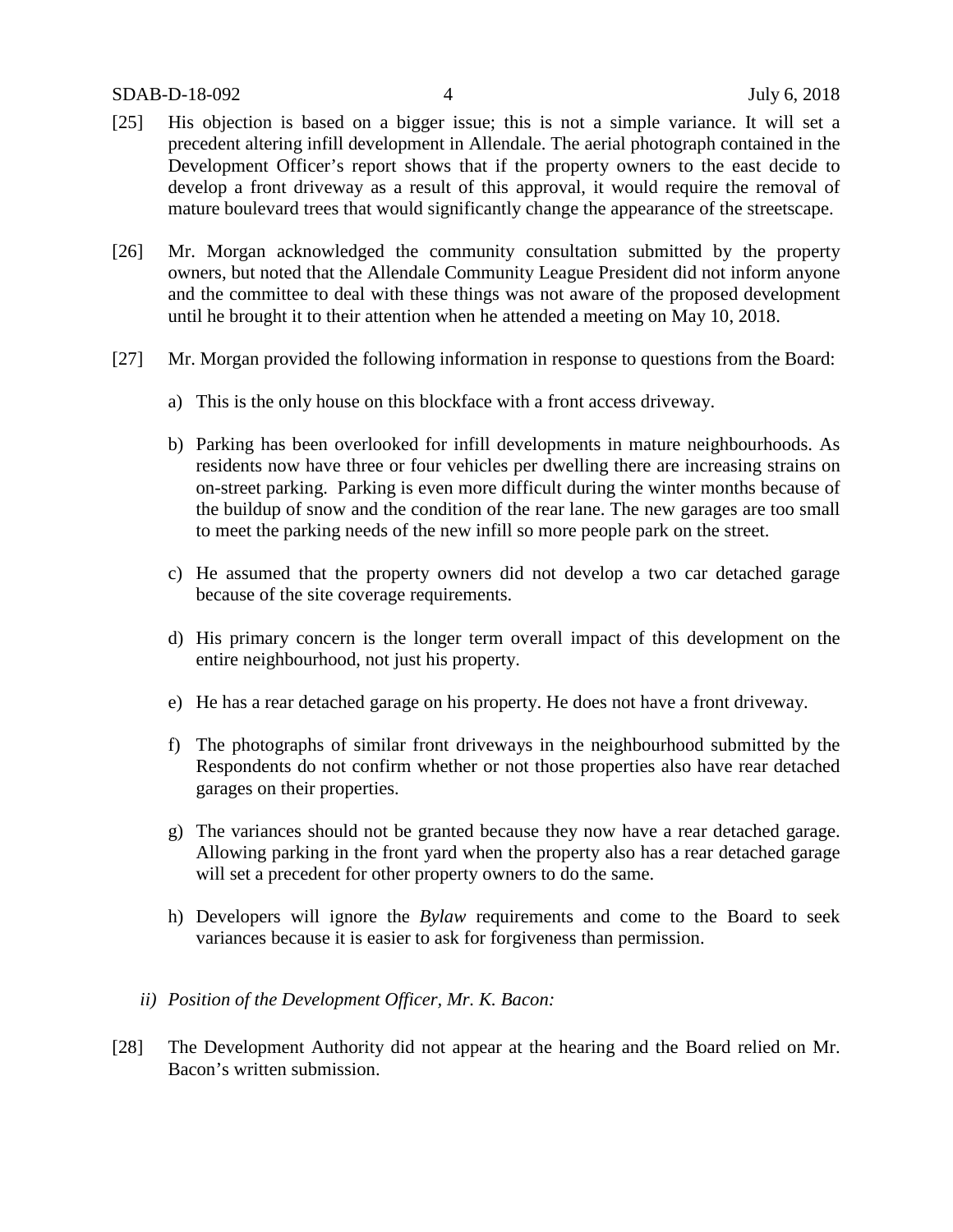- *iii) Position of the Respondents, Mr. S. Kumatycki and Ms. E. Andison, property owners and Mr. D. Deibert, contractor:*
- [29] This house was purchased in 2013 and renovations, including construction of a rear detached garage, were completed in 2014. They were done as two separate applications. Mr. Deibert did the home renovations and another contractor did the garage.
- [30] The Respondents provided a copy of the Development Permit for the rear detached garage that was issued in July, 2014, marked Exhibit B. It included an old Real Property Report which shows the house prior to the renovations and the driveway.
- [31] Anyone who wants a front access driveway on their property will be required to apply for a Development Permit.
- [32] This driveway has existed at this location for over 35 years. It was their understanding that the development of a new house would require the removal of the driveway and because they were just renovating their house it could remain.
- [33] Photographs were referenced to illustrate that new houses are being built on 106 Street. Some have front driveways and some have rear detached garages.
- [34] Photographs of the property over time show that the driveway existed when they purchased it and the curb and boulevard have not been changed. Many houses in this area have rear detached garages as well as front driveways and some have front attached garages.
- [35] None of the most affected neighbours object to the existing front driveway. In fact an adjacent neighbour appreciates the driveway as the property owners allow it to be used by a disabled family member of that neighbour during visits.
- [36] The driveway does not contribute to the shortage of parking in this neighbourhood. There are three very large duplexes on this block that have replaced single detached houses. This has resulted in an increase in the number of vehicles. Two vehicles can be parked on the driveway which keeps two vehicles off the already congested roadway.
- [37] Mr. Kumatycki and Mr. Deibert provided the following information in response to questions from the Board:
	- a) They acknowledge that the properties shown in the photographs are not on this block. Some are located on 69 Avenue and several more on 66 Avenue.
	- b) The driveway existed when they purchased the property and the previous owners used the driveway for additional parking spaces.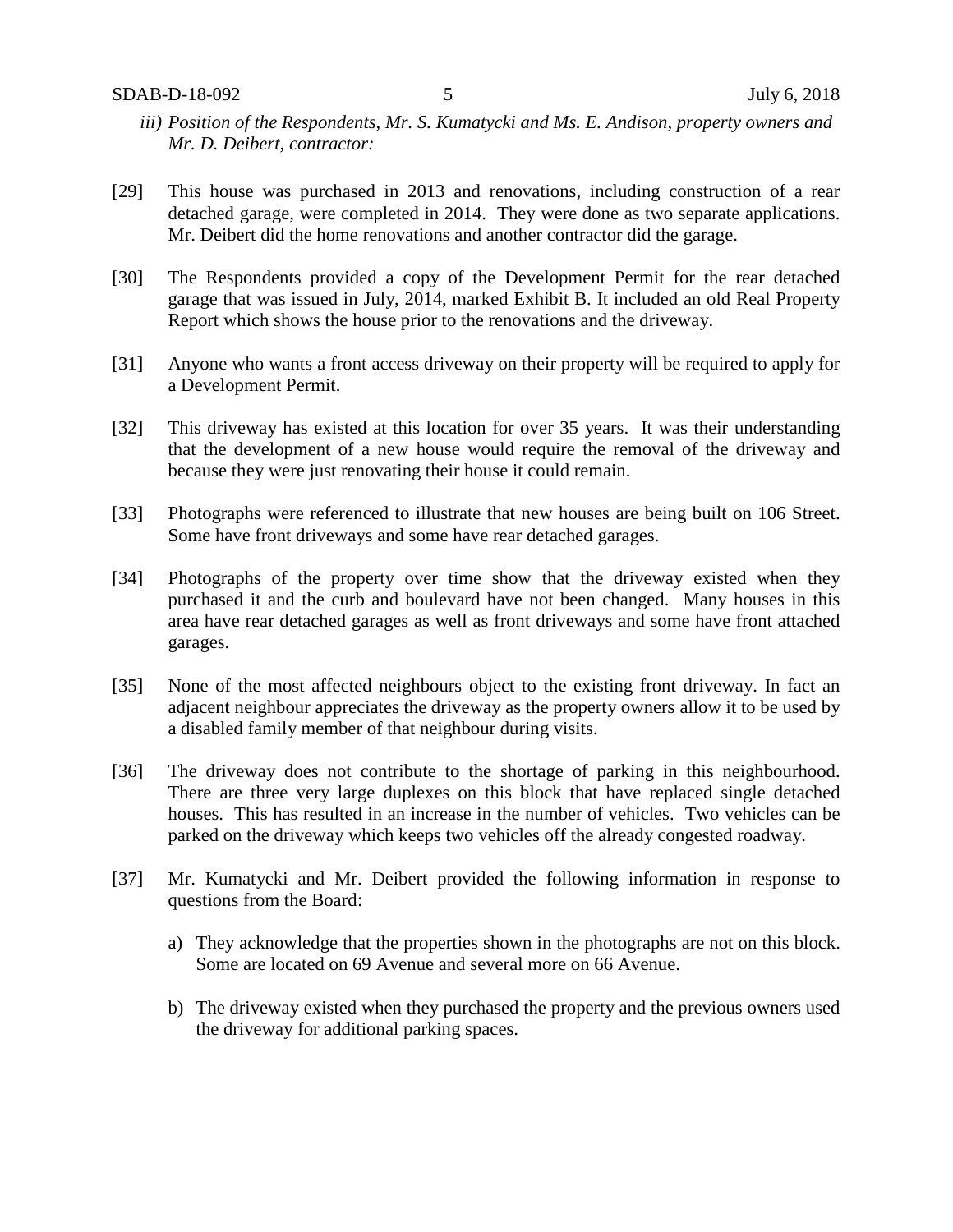- c) A records search has been requested in order to obtain a copy of the Development Permit for the addition to the single detached house that was completed in 2014 but that request has not yet been completed.
- d) Mr. Deibert confirmed that the rear detached garage was built in 2014 after the house was renovated. The front driveway was included on the Site Plan submitted with the Development Permit application for the detached Garage, marked Exhibit B. It was his assumption that the contractor who built the rear detached garage submitted an outdated Real Property Report.
- e) Mr. Kumatycki referenced the Site Plan that was submitted with the application now under appeal and explained that he added the red outline of the driveway on March 23, 2018 at the request of the Development Officer as part of the current application. They acknowledge that Development Officer's report indicates that the driveway was not shown on the Site Plan submitted with the 2014 Development Permit application for the renovations to the house and do not take issue with that statement. However, Mr. Diebert, who is an experienced contractor, typically does not include this type of information on a Site Plan for renovations.
- f) Mr. Deibert explained that many development changes are occurring in this mature neighbourhood, including the subdivision of 50 foot lots and the development of garage and garden suites.
- g) He agreed with Mr. Kumatycki that the existing front driveway helps to alleviate on street parking congestion in this neighbourhood.
- h) They did consider removing the driveway during the Neighbourhood Renewal Program but the decision was made to retain the driveway to provide on-site parking for two of their children who are still living at home while attending the University of Alberta.
- *iv) Rebuttal of the Appellant*
- [38] Mr. Morgan questioned the legality of the property owner adding information to the Site Plan after it was reviewed by the Development Officer.
- [39] He acknowledged that the driveway has existed at this location for a long time but argued that alone does not make it right. The property owners have developed the site with the intention of keeping the front driveway contrary to the law.
- [40] He has resided in this neighbourhood for 15 years and reiterated his concerns that in order to maintain the standards of the entire neighbourhood, variances should not be granted.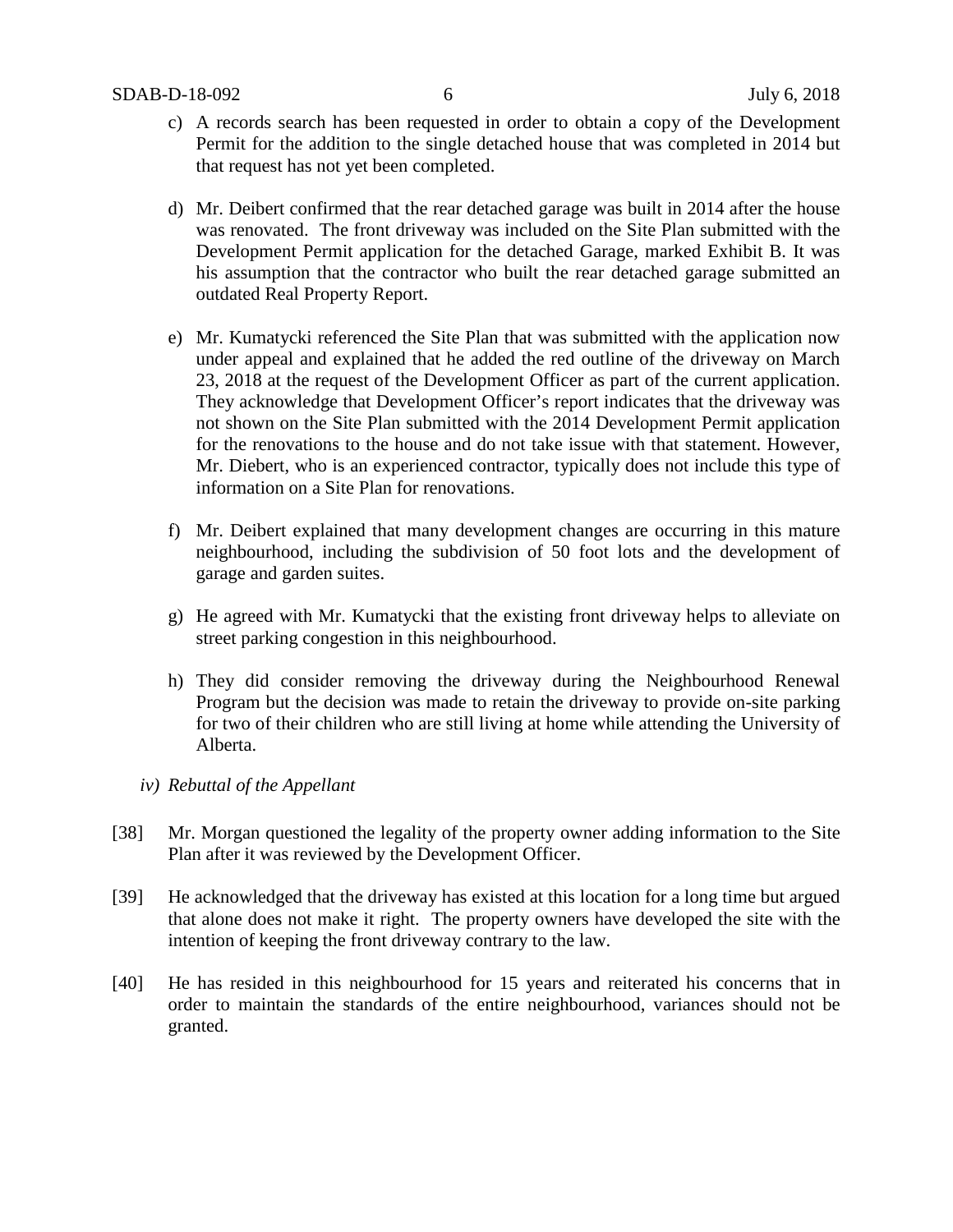#### **Decision**

[41] The appeal is **DENIED** and the decision of the Development Authority is **CONFIRMED**. The development is **GRANTED** as approved by the Development Authority.

### **Reasons for Decision**

- [42] The Development Permit under appeal is "To allow access of 67 Avenue NW and to park in the Front Yard of a Single Detached House."
- [43] The proposed development consists of a paved area which has been in existence on the subject lot for many years. It encompasses a vehicular access off 67 Avenue, a driveway and a parking area sufficient to park two vehicles side by side in the Front Yard. Originally, a portion of the paved area led past the west side of the house toward the Rear Yard and the remainder led to the front of the house. There was no Rear Detached Garage on the property before 2014.
- [44] The Board considered the following background information:
	- a) The Respondents bought the home in 2013. There is a note from the Development Officer that a Compliance Report issued by the City in September 2013 indicated that there was no permit for the front curb crossing and that parking was not allowed in a Front Yard.
	- b) In 2014, the Respondents renovated the house and added a garage pursuant to two separate Development Permits.
	- c) The Development Officer indicated that a Development Permit to construct an addition to the Single Detached House (City file 148391934-001) was issued in February 2014. A copy of this 2014 Development Permit was not provided to the Board. It involved removing a portion of the paved area to expand the house towards the west Side Lot Line.
	- d) Based on the Development Officer's report and the revised Site Plan sent in with the current application, the Board finds that the Site Plan for the home renovations did not show the existing front driveway and parking area which the Respondents intended to preserve.
	- e) Another Development Permit (158010928-001) was issued July 24, 2014 "To construct an Accessory Building (detached Garage 6.71m x7.92m)" which authorized the construction of a separate detached Rear Garage accessed from the lane. That application included an outdated Real Property Report which was reviewed, stamped and approved pursuant to that application. It is dated August 21, 2013 and shows the Single Detached House as it existed prior to renovations and also shows all of the preexisting paved areas, including the driveway, parking areas and paved space in the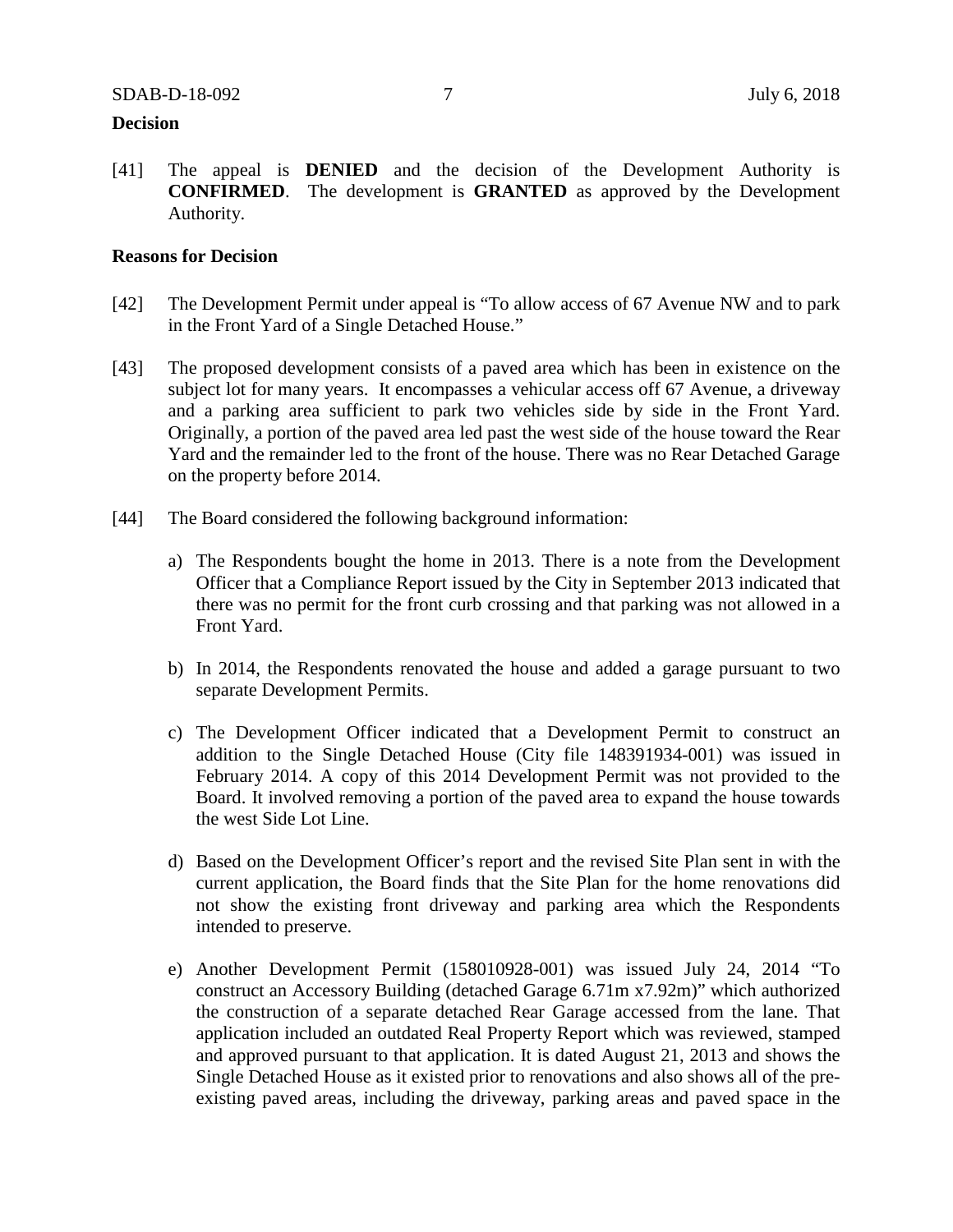Front Side and Rear Yards. The issued Garage Permit is silent with respect to the continuance of any of the pre-existing paved areas shown in that Real Property Report. (Exhibit B)

[45] The proposed development requires a variance to Section 814.3(17) of the *Edmonton Zoning Bylaw* which states

> Regardless of whether a Site has existing vehicular access from a public roadway, other than a Lane, no such access shall be permitted to continue where an Abutting Lane exists.

- [46] The Board finds that based on the evidence provided by the Development Officer, the Community Consultation requirements pursuant to Section 814.5 this potential variance of the *Bylaw* have been substantially satisfied. As a result of the consultation, four responses were received from notified property owners: three were in support and one was negative. No further details were provided by the Development Officer.
- [47] The proposed development also requires a variance to Section 54.2.2.e.i which states:

Except as otherwise provided for in this Bylaw, parking spaces, not including Driveways, shall not be located within a Front Yard in a Residential Zone.

- [48] The Appellant filed this appeal based on the following concerns:
	- a) The development is non-compliant with applicable *Bylaws* and illegal. The paved area should have been removed when the house was renovated in 2014, but it was not disclosed. The Respondents have been ordered to remove it. Given these circumstances, no exceptions should be allowed.
	- b) Approval of this development will set a far reaching precedent that, combined with ongoing infill in the neighbourhood, would encourage developers to seek front driveways contrary Council's intention to eliminate them in mature neighbourhoods and would ultimately destroy the aesthetic of this mature neighbourhood.
	- c) Allowing the paved area to remain in the Front yard reduces the available on-street parking.
	- d) The Respondents have also constructed a rear detached Garage and should not have both that Garage and a Front yard driveway/parking area.
- [49] The Board acknowledges the Appellant's concern that the proposed development does not comply with two development regulations. However, the Respondents are seeking approval for variances to those development regulations. Variances are contemplated in the *Municipal Government Act.* The Court of Appeal decision *Newcastle Centre GP Ltd.*  v *Edmonton (City),* 2014 ABCA 295 has directed this Board that it is an error to presume that the *Bylaw* creates a presumption of harm which must be rebutted by an applicant.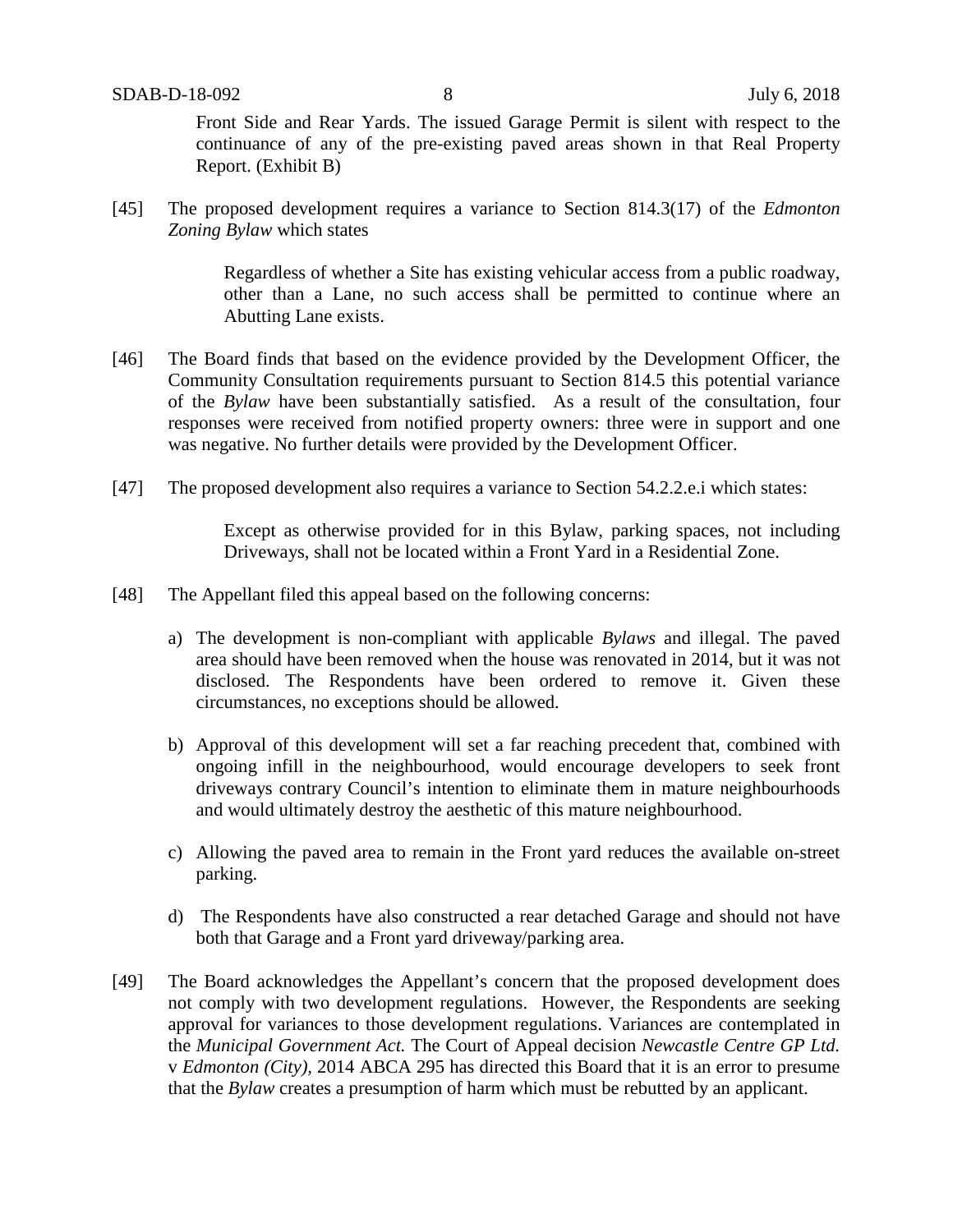[50] The task before the Board is to focus on the impacts of variances and assess them in accordance with the test contained in Section 687(3)(d) of the *Act*, which states:

687(3) In determining an appeal, the subdivision and development appeal board

- (d) may make an order or decision or issue or confirm the issue of a development permit even though the proposed development does not comply with the land use bylaw if, in its opinion,
	- (i) the proposed development would not
		- (A) unduly interfere with the amenities of the neighbourhood, or
		- (B) materially interfere with or affect the use, enjoyment or value of neighbouring parcels of land,

and

- (ii) the proposed development conforms with the use prescribed for that land or building in the land use bylaw.
- [51] In support of the proposed development, the Respondents submitted several photos of other front access Driveways and paved areas that enable parking in Front Yards. However, none of these properties are located on this blockface. Further, the Board received no evidence to establish other details concerning those paved areas including site conditions and whether or not those paved areas were illegal developments, legal non-conforming developments or permitted Driveway/ parking area developments for which variances had been granted. Therefore, the Board placed little weight on this evidence other than to note that front paved areas do exist on other lots in the wider neighbourhood, but not on this particular blockface.
- [52] The Board also considered the Appellant's concern that allowing this development will set a negative precedent for subsequent construction by encouraging infill developers to seek front driveways which combined with the push for infill and densification would ultimately destroy the aesthetic intended by Council for mature neighbourhoods.
- [53] The Board did not find this concern persuasive. This Board is not strictly bound by precedent. It must consider each development on its own unique merit and has done so in this case. The notion that granting a permit for this specific paved area (which has existed without complaint for over 35 years) will materially affect the direction of future new construction and lead to large scale proliferation of new front Driveways is speculative at best.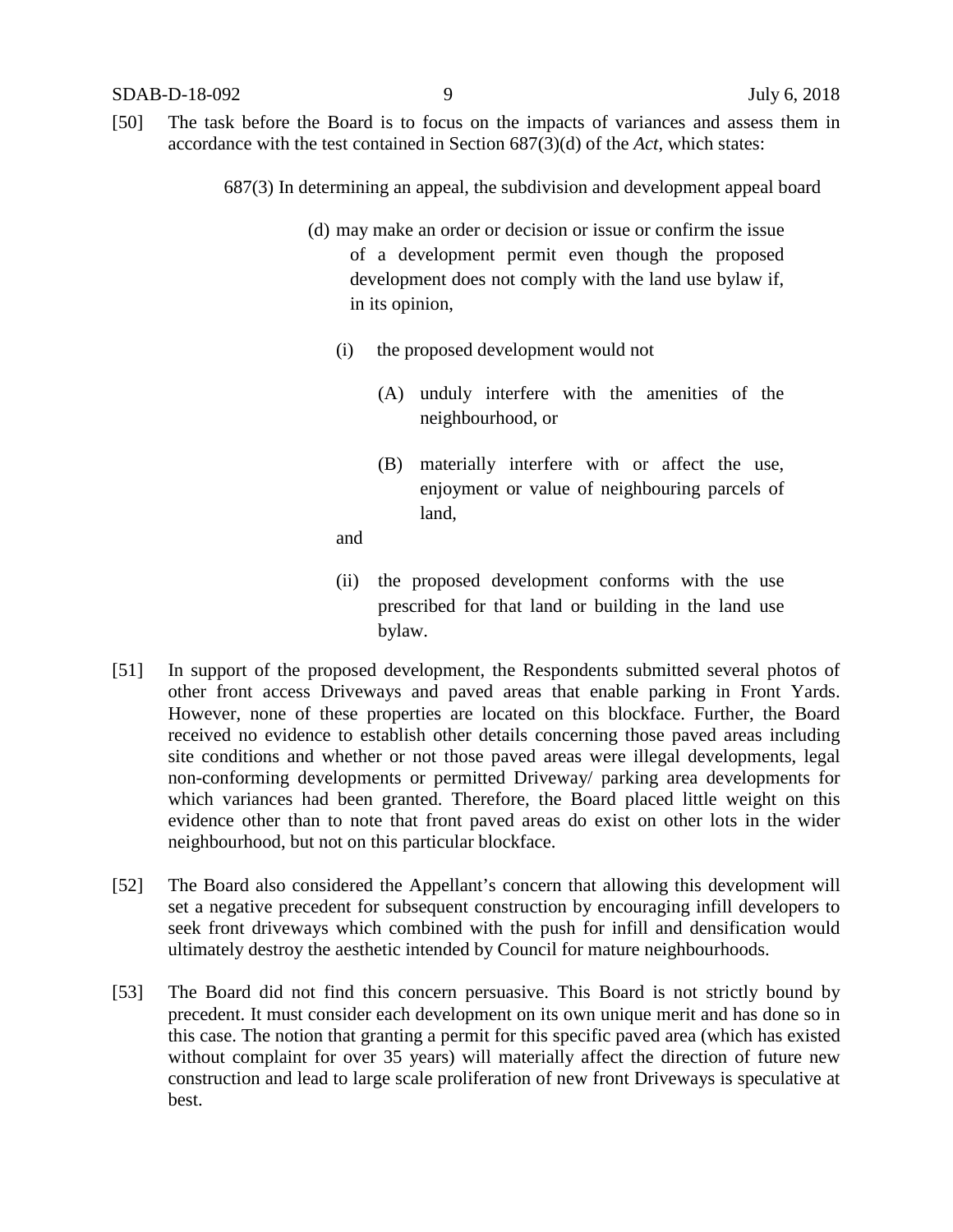- [54] The Board grants the required variances based upon the unique factors which exist in this case for the following reasons:
	- a) The proposed development has existed on this Site as a paved area accommodating two side by side parking spaces for more than 35 years without any known complaint.
	- b) There is community support for the proposed development. According to the Development Officer, the Community Consultation conducted by the Development Officer resulted in four responses, three positive and one negative. No response was received by the Board or the Development Officer from the Community League. There is evidence that the Community League was made aware of the development at the latest on May 10, 2018.
	- c) The Respondents provided letters of support from three affected property owners, including owners of the abutting lots to the west and east. The two abutting property owners are the parties most affected by the development. The paved area is within plain view of their homes and given their proximity, they are most likely to be impacted by any loss of on street parking due to the front vehicular access.
	- d) The subject lot is 14.33 metres in width. The paved area which includes a walkway occupies just under half the lot width. The balance of the Front Yard is taken up by a substantial green space consisting of lawn and mature landscaping.
	- e) The parties agreed that parking in this area is in flux due to ongoing infill developments which are increasing density. None of them indicated that parking spaces are difficult to find on 67 Avenue. Based on the oral submissions of all the parties and the photographic evidence provided, the Board finds that there is currently no significant parking congestion on this blockface. Therefore, the variances required to allow parking to continue in the Front Yard will not materially impact the existing parking situation along 67 Avenue.
- [55] For the above reasons, it is the opinion of the Board, that the proposed development will not unduly interfere with the amenities of the neighbourhood or materially interfere with or affect the use, enjoyment or value of neighbouring parcels of land.

Ms. K. Cherniawsky, Presiding Officer Subdivision and Development Appeal Board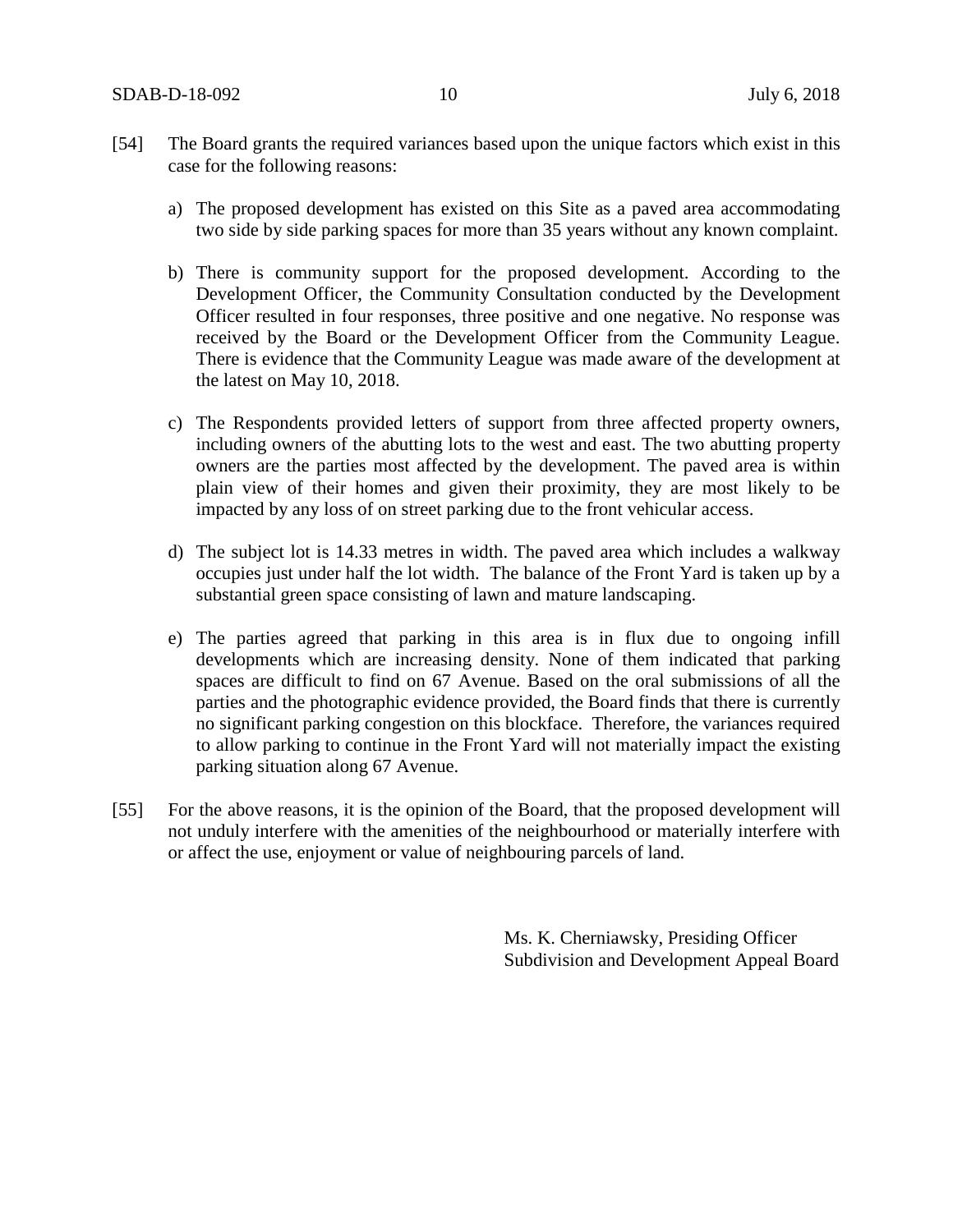## **Important Information for the Applicant/Appellant**

- 1. This is not a Building Permit. A Building Permit must be obtained separately from Development & Zoning Services, located on the 2nd Floor, Edmonton Tower, 10111 – 104 Avenue NW, Edmonton, AB T5J 0J4.
- 2. Obtaining a Development Permit does not relieve you from complying with:
	- a) the requirements of the *Edmonton Zoning Bylaw*, insofar as those requirements have not been relaxed or varied by a decision of the Subdivision and Development Appeal Board,
	- b) the requirements of the *Alberta Safety Codes Act*,
	- c) the *Alberta Regulation 204/207 – Safety Codes Act – Permit Regulation*,
	- d) the requirements of any other appropriate federal, provincial or municipal legislation,
	- e) the conditions of any caveat, covenant, easement or other instrument affecting a building or land.
- 3. When an application for a Development Permit has been approved by the Subdivision and Development Appeal Board, it shall not be valid unless and until any conditions of approval, save those of a continuing nature, have been fulfilled.
- 4. A Development Permit will expire in accordance to the provisions of Section 22 of the *Edmonton Zoning Bylaw, Bylaw 12800*, as amended.
- 5. This decision may be appealed to the Alberta Court of Appeal on a question of law or jurisdiction under Section 688 of the *Municipal Government Act*, RSA 2000, c M-26. If the Subdivision and Development Appeal Board is served with notice of an application for leave to appeal its decision, such notice shall operate to suspend the Development Permit.
- 6. When a decision on a Development Permit application has been rendered by the Subdivision and Development Appeal Board, the enforcement of that decision is carried out by Development & Zoning Services, located on the 2nd Floor, Edmonton Tower, 10111 – 104 Avenue NW, Edmonton, AB T5J 0J4.

*NOTE: The City of Edmonton does not conduct independent environmental checks of land within the City. If you are concerned about the stability of this property for any purpose, you should conduct your own tests and reviews. The City of Edmonton, when issuing a development permit, makes no representations and offers no warranties as to the suitability of the property for any purpose or as to the presence or absence of any environmental contaminants on the property.*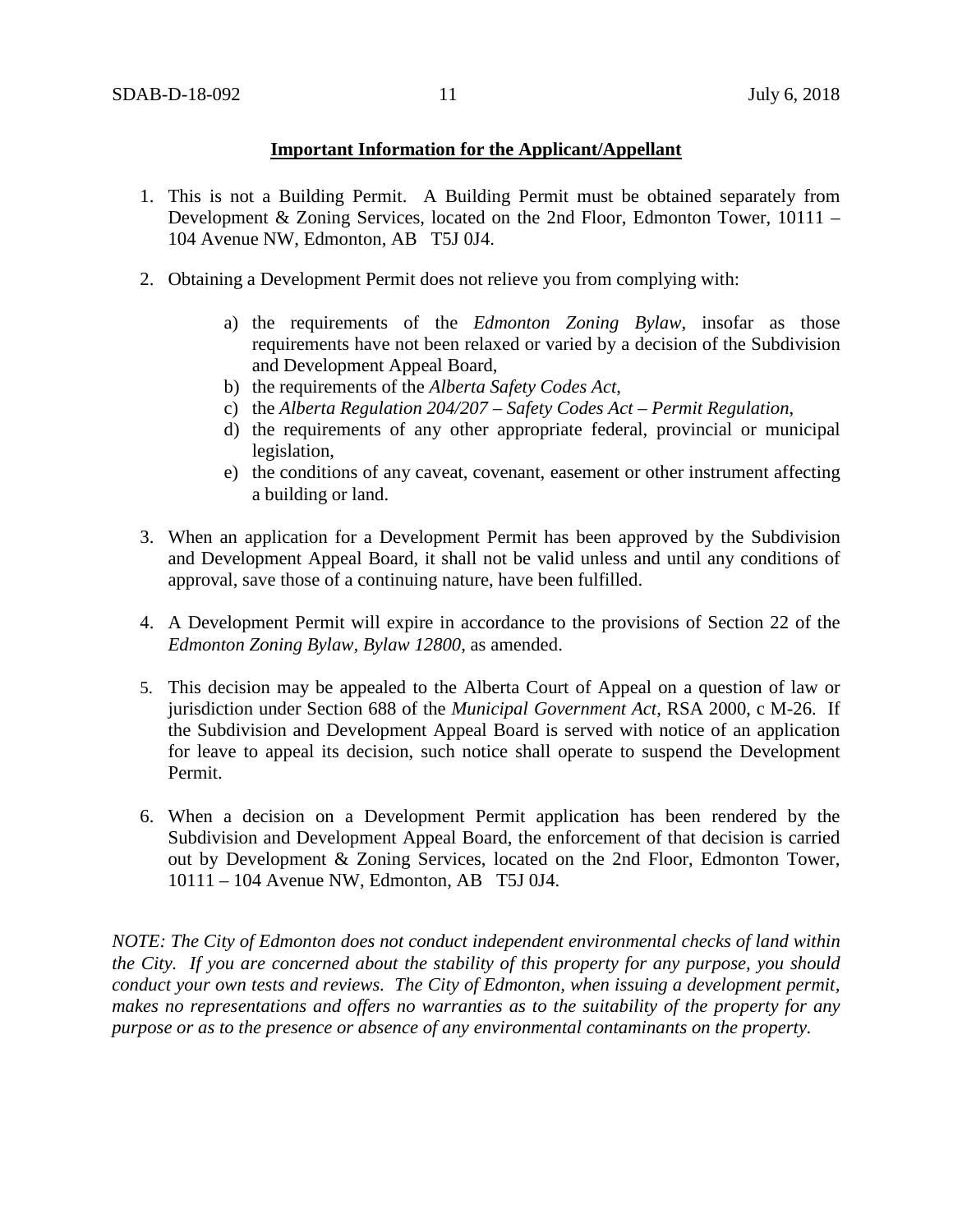

Date: July 6, 2018 Project Number: 273692884-003 File Number: SDAB-D-18-093

# **Notice of Decision**

[1] On June 27, 2018, the Subdivision and Development Appeal Board (the "Board") heard an appeal that was filed on June 4, 2018. The appeal concerned the decision of the Development Authority, issued on May 7, 2018, to approve the following development:

# **Add an Automotive and Minor Recreation Vehicle Sales / Rentals Use to an existing General Industrial Use (Anant Motors).**

- [2] The subject property is on Condo Common Area (Plan 0924508), located at 12245 Fort Road NW and Plan 0924508 Unit 1, located at 12245 - Fort Road NW, within the IB Industrial Business Zone. The Yellowhead Corridor Area Structure Plan applies to the subject property.
- [3] The following documents were received prior to the hearing and form part of the record:
	- Copy of the Development Permit application with attachments, proposed plans, and the approved Development Permit;
	- The Development Officer's written submissions;
	- The Appellant's written submissions; and
	- One Online response.
- [4] The following exhibits were presented during the hearing and form part of the record:
	- Exhibit A Speaking notes submitted by an affected property owner.

# **Preliminary Matters**

- [5] At the outset of the appeal hearing, the Presiding Officer confirmed with the parties in attendance that there was no opposition to the composition of the panel.
- [6] The Presiding Officer outlined how the hearing would be conducted, including the order of appearance of parties, and no opposition was noted.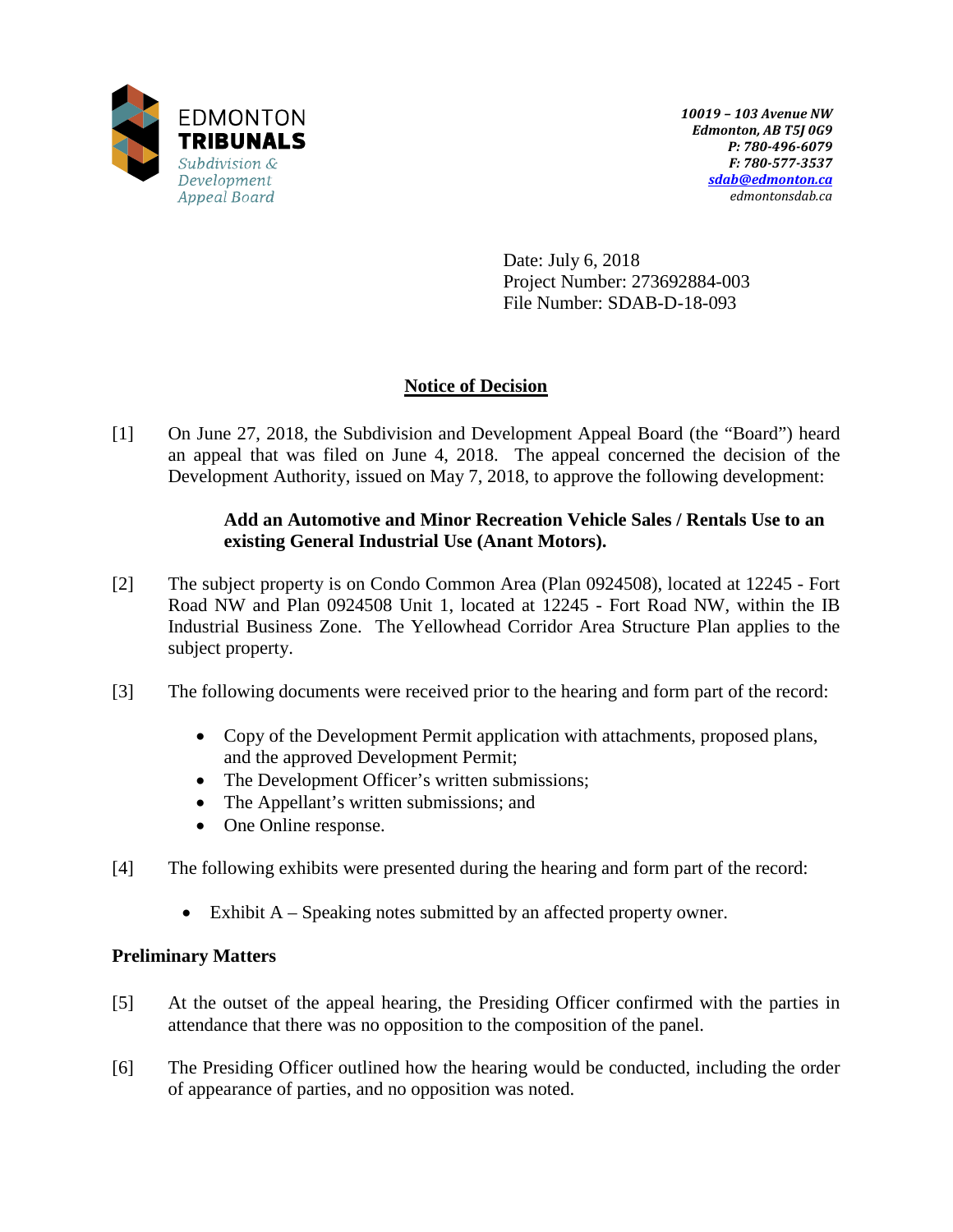[7] The appeal was filed on time, in accordance with Section 686 of the *Municipal Government Act*, RSA 2000, c M-26 (the "*Municipal Government Act*").

#### **Summary of Hearing**

- *i) Position of the Appellant, Mr. D. Bagan, representing Great Bear Mfg. Ltd.:*
- [8] Mr. Bagan referenced a long history of problems with the Applicant and the Condominium Corporation including breaches of provincial laws related to condominiums and the Condominium Bylaws as well as other prohibited activities.
- [9] Automotive servicing and mechanical repairs are not allowed, but are occurring on the subject site. Other ongoing prohibited activities include the dumping of oil, car washes, as well as tire and brake repairs.
- [10] The permit mentions space for outdoor display. There is not enough space on the subject site to accommodate display areas for vehicles on offer for sale.
- [11] He did not receive notice of this development permit application either through the Condominium Corporation or the City of Edmonton. He was contacted by a colleague and then saw the notice in the newspaper.
- [12] He operates his business from leased space in Unit 2. This unit is located immediately east of Unit 1, the site of the proposed development.
- [13] There are two parking spaces located in front of his unit. None of the onsite parking spaces are designated for the use of specific businesses operating from this site. However the two stalls in front of his business are more or less assigned for his business.
- [14] Common condominium property is located at the front of the building. Space behind the building is designated for the use of specific owners.
	- *ii) Position of Affected Property Owners in Support of the Appellant, Mr. T. Tzanidis, representing Lustre-Ized Fur Care:*
- [15] Mr. Tzanidis reviewed his written submission, marked Exhibit A. He expressed concern that the proposed development will materially interfere with and affect the use of the currently shared parcel of land between the two buildings. This area is shared based on a mutual agreement between his landlord and the Applicant.
- [16] This area is only 33 feet wide. He was told by the landlord that two thirds of the space belongs to his site, 12241 Fort Road. The area is fenced and includes locked gates at both the west and east ends. This only leaves 10 to11 feet of space within the locked area for access and movement of five display vehicles on the flanking yard of their property. Two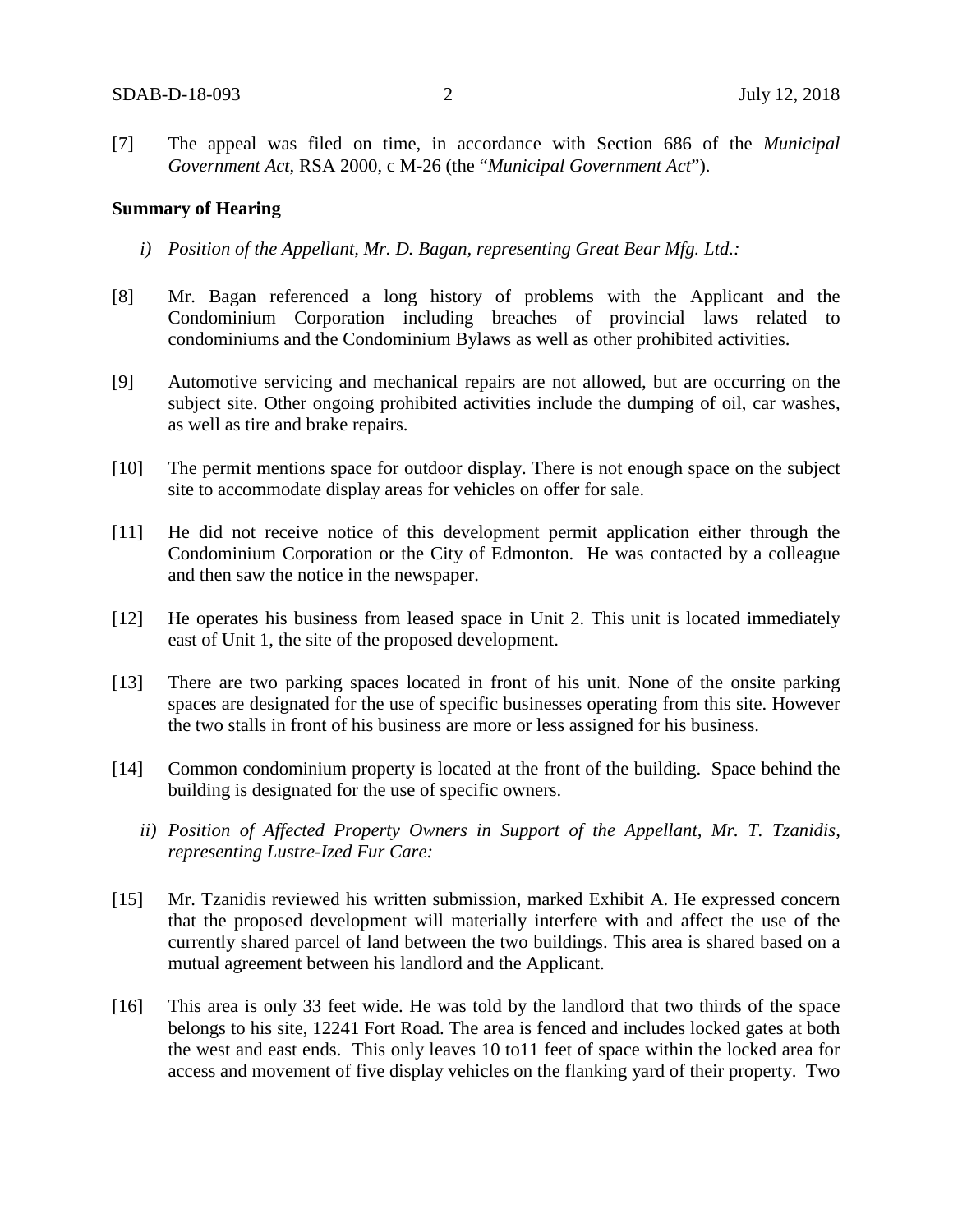cars would have to be turned at a 90 degree angle to be able to park on the rear loading dock at the east end.

- [17] The five parking spaces that the Applicant has for their retail business are not adequate which results in their customers using his customer parking spaces.
- [18] Security is also a concern because the shared property needs to be locked. He uses this area to load and unload expensive equipment and merchandise at his back loading door. Various fur items are also hung out during the day. The insurance coverage requires that the area remain locked and secure.
- [19] His Landlord, the owner of the adjacent building, provided written opposition to the proposed development because there is already a lack of parking and space to maneuver in this locked area and there is no room to park additional vehicles. Further, employees of other neighbouring businesses already occupy all the remaining spaces in front of the building.
- [20] An aerial photograph was referenced to clarify the details about the subject site, the adjacent site and the location of the shared area and locked gates on the land located between his building and the site of the proposed development.
- [21] The Applicant has been operating an Auto Repair/Mechanic Shop without the proper permits. He is not ensuring that the area remains locked and secure. Recently Mr. Tzandis has seen unidentified people opening the gates and leaving them unlocked which makes him concerned for his property. He fears this situation will worsen with the addition of the proposed development.
	- *iii) Position of the Development Officer, Mr. P. Adams:*
- [22] The Development Authority did not appear at the hearing and the Board relied on Mr. Adams's written submissions.
	- iv) *Position of the Respondent, Mr. Thind:*
- [23] Mr. Thind confirmed that he is one of the owners of 1735236 Alberta Ltd., a family business, and the owner of Bumper To Bumper, the business that is currently operating from Unit 1 at the far west portion of the commercial building on the subject Site.
- [24] For twenty years, he has had a hobby licence which authorized him to sell one or two cars per year. Recently an AMVIC licence inspector told him that he should apply for a retail licence to sell one car at a time to family and friends from a commercial location. This prompted him to apply to add the Automotive and Minor Recreation Vehicles Sales/Rental Use.
- [25] There are nine parking spaces located at the front of his Unit.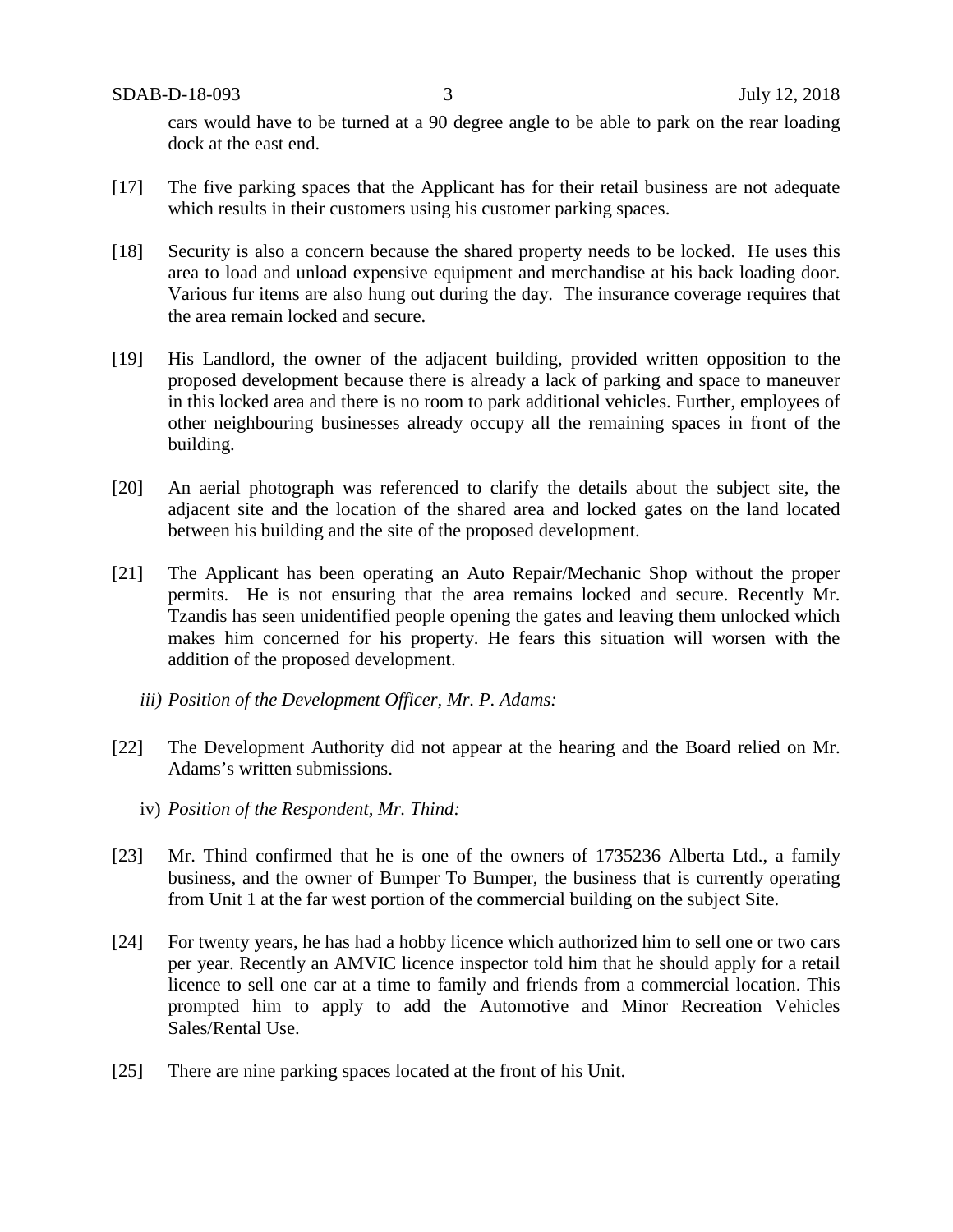- [26] Some of his customer's vehicles have oil leaks or a missing tire but they do not repair vehicles.
- [27] He applied for his development permit so that he can sell one vehicle at a time mainly to friends and family. He needs the new licence so that the vehicles can come to the subject Site. Previously he operated on an auction to auction basis only.
- [28] Mr. Thind provided the following information in response to questions from the Board:
	- a) The area identified in the Site Plan along the southwest wall of Unit 1 with marked parallel parking spaces is storage space that can accommodate 7 vehicles.
	- b) There is a 40 foot loading dock at the rear of the Unit where two additional vehicles could also be parked. It is large enough that vehicles could be double parked in this area.
	- c) No vehicle repairs occur on site. The cars currently in the locked area belong to his brother.
	- d) There are nine parking spaces located along Fort Road in front of his Unit and 7 parking spaces along the side of the building that are accessed through a locked gate.
	- e) Additional parking is also available inside the building.
	- f) He has no intention of selling recreational vehicles from this location.
	- g) He confirmed that the information provided in his application for a Development Permit is accurate. He has one dealer plate and his intent is to sell one vehicle at a time. Display space is not required for this development. He advised the Development Officer that he would not be displaying vehicles at this location.
	- h) He is not opposed to a condition being imposed on the permit that only one vehicle associated with this use can be stored on the site at any given time.
	- i) He is not opposed to a condition being imposed on the permit that an outdoor display area is not allowed.
	- j) Anant Motors is the name of his Wholesale Company.

#### *iv) Rebuttal of the Appellant:*

[29] The Appellant reiterated his concerns about the activities that are occurring at this location without the proper permits and that the proposed Use will impact traffic and parking.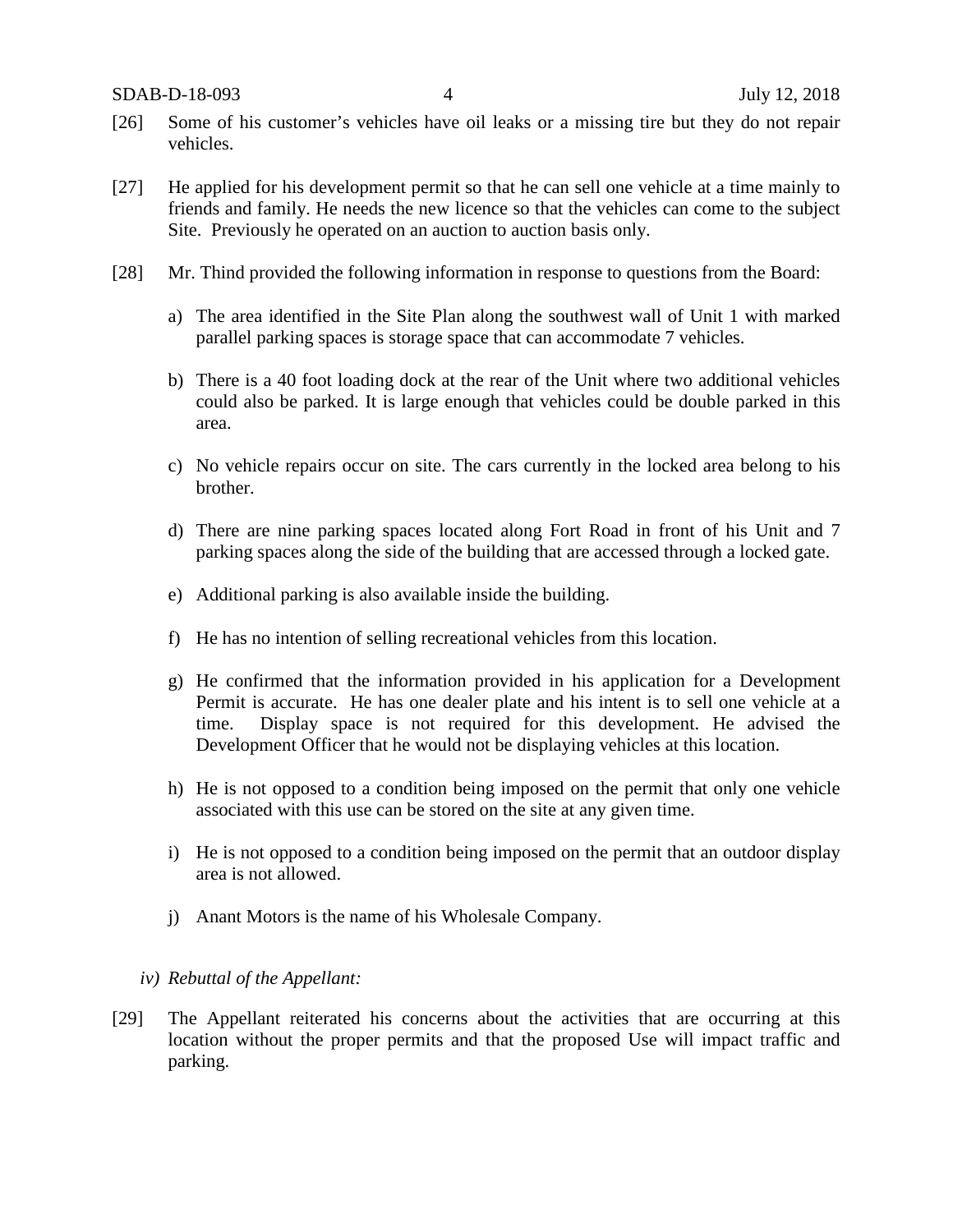#### **Decision**

- [30] The appeal is **DENIED** and the decision of the Development Authority is **CONFIRMED**. The development is **GRANTED** as approved by the Development Authority, subject to the following **ADDITIONAL CONDITIONS** imposed by the Board**:**
	- 1. No more than one vehicle that is for sale or associated in any way with this Use can be stored on Site at any time.
	- 2. There will be no outdoor vehicular display area associated in any way with this Use.

#### **Reasons for Decision**

- [31] The proposed development, Automotive and Minor Recreation Vehicle Sales/Rentals is a Discretionary Use in the IB Industrial Business Zone.
- [32] The subject Site contains a condomiumized commercial building with common property to the front for shared parking and individual loading areas to the rear. There is also a small fenced secure outdoor storage area to the west of the building. This area is located on the subject site and on a portion of the adjacent lot. It is accessed through locked gates and used by both the Applicant and the adjacent business owner to the west.
- [33] The Appellant is the tenant and former owner of Condo Unit No. 2 which abuts the Applicant's property, Condo Unit No. 1. The Appellant raised two objections to the issuance of the Development Permit. First, he was concerned about business practices and activities occurring on site that contravene provincial laws, Condominium Bylaws and City Bylaws. Second, as an immediately adjacent business operator, he was concerned with parking congestion and the incremental impact of allowing another Use which incorporated outdoor display areas.
- [34] The Board notes that the subject matter under appeal is the issuance of a Development Permit authorizing an Automotive and Minor Recreation Vehicle Sales/Rentals Use. Alleged financial and other infractions of applicable Condominium Bylaws are private matters between the Appellant and the Applicant that are addressed in other forums through separate legal mechanisms. Alleged contraventions of the *Edmonton Zoning Bylaw* including unauthorized auto repair activities are separate enforcement matters not related to the requested Development Permit. Those activities are also outside the purview of the Board in this particular appeal.
- [35] The owner and the tenant of the immediately adjacent property to the west objected to the proposed development based on concerns regarding security and the improper use of a shared, secure outdoor storage area as well as lack of space to accommodate vehicles for the proposed Use in this area.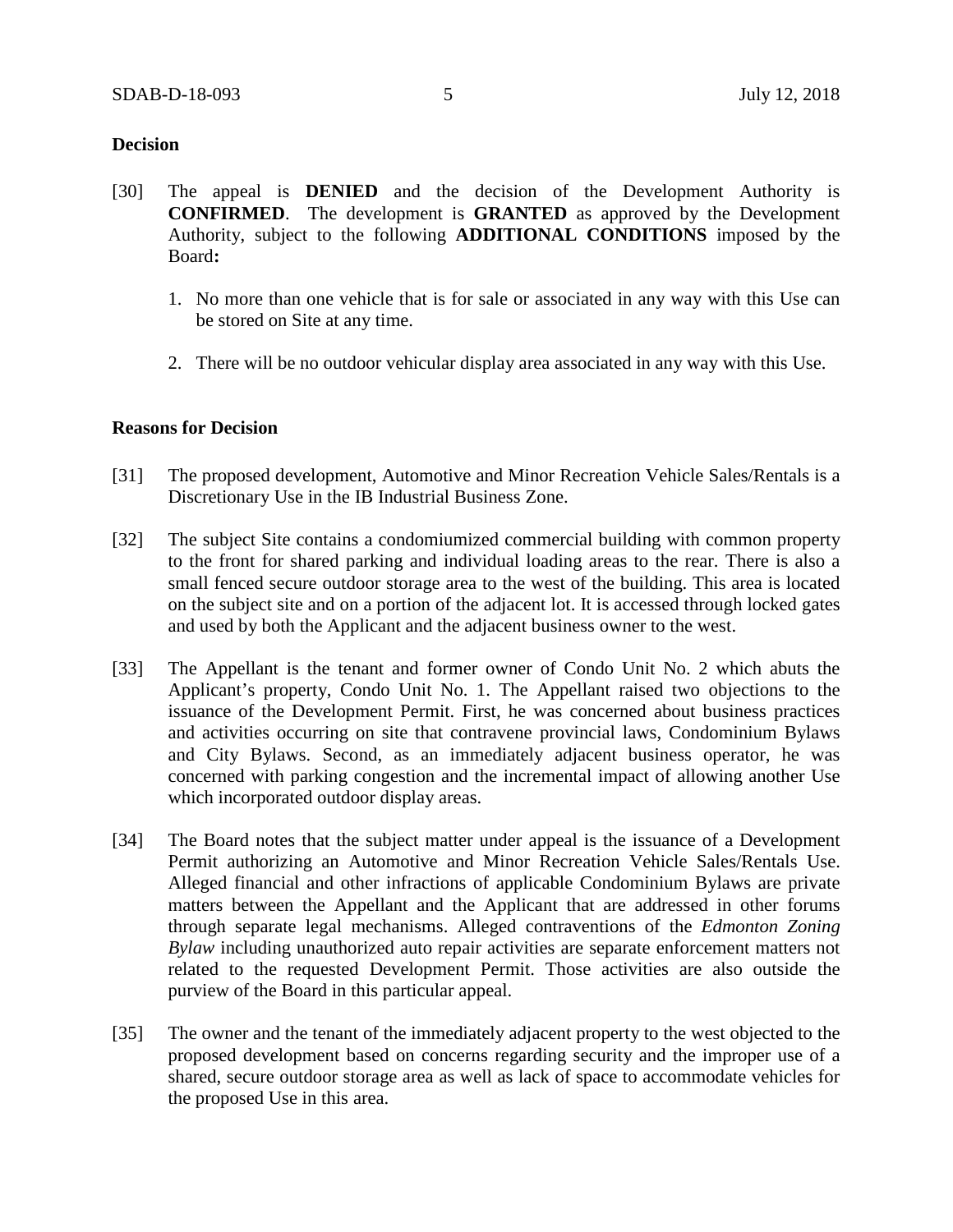- [36] As this appeal involves a Discretionary Use, the Board first considered whether or not the proposed Automotive and Minor Recreation Vehicle Sales/Rentals Use was reasonably compatible with surrounding land uses. The Board found that it was for the following reasons:
	- a) The general purpose (in part) of the IB Industrial Business Zone per section 400.1 is "to provide for industrial businesses that carry out their operations such that no nuisance is created or apparent outside an enclosed building and such that the Zone is compatible with any adjacent non-industrial Zone, and to accommodate limited, compatible non-industrial businesses." The proposed commercial Use is consistent with this purpose.
	- b) Based on the evidence provided, the proposed Use involves limited business activity and no nuisance impacts given the two conditions which have been imposed by the Board to restrict the number of stored vehicles to one at any time and to prohibit any outdoor vehicular display area.
	- c) This is a purely industrial/commercial area where customers and commercial vehicles, including large delivery trucks, come and go on a regular basis. The adjacent Uses to the west and east are also mixed commercial/industrial Uses.
	- d) The existing principal Use on the subject Site, General Industrial Use involves storage and buying and selling of automobile parts. The proposed Use will share administrative space with this business. These two uses are compatible.
- [37] The Board finds no evidence of a valid planning reason to deny the proposed Discretionary Use, Automotive and Minor Recreation Vehicle Sales/Rentals, at this location.
- [38] The Board next considered the issue of parking and a potential parking variance.
- [39] The landlord and tenant of the adjacent property were concerned with on street parking and the use of the locked shared outdoor space currently used by themselves and the Applicant for loading, storage and parking. The Appellant expressed concern that the new development would exacerbate existing parking issues in the common parking spaces located on the subject Site, particularly in front of his abutting unit.
- [40] Based on the submissions of the parties and the site plan submitted with the application, the Board notes that the parallel spaces located along the south west wall of the principal building within the secure shared area are used for additional vehicle storage and are not included in the on-site parking space calculations.
- [41] The shared use of this space is governed by private agreement between the Applicant and the adjacent landowner. No variance is required for outdoor storage associated with the proposed development.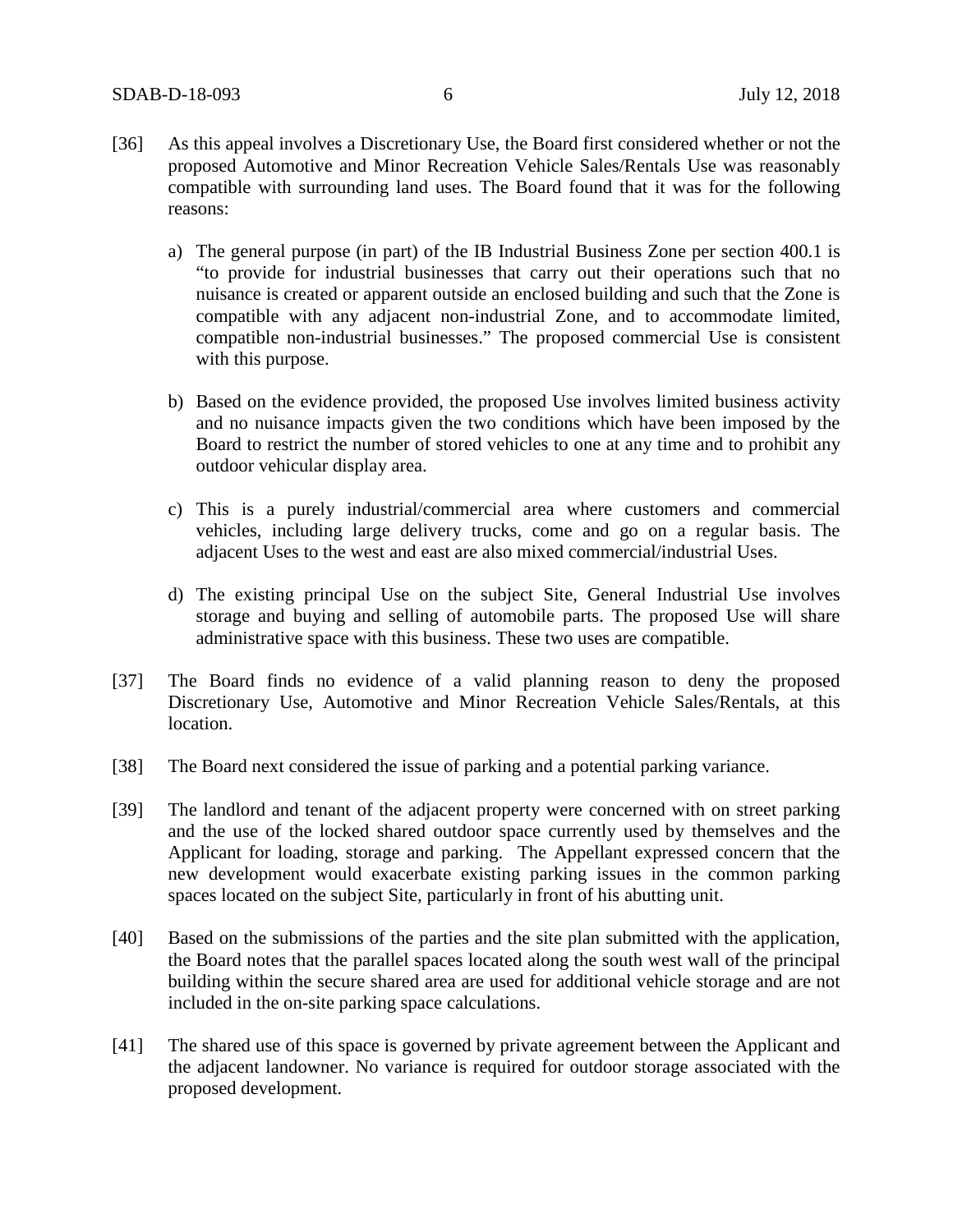- [42] The Development Officer determined that a total deficiency of 9 on site parking spaces was previously authorized for all the businesses on the entire the subject Site. Upon review of the Development Permit application, he also determined that the existing aggregate variance in parking will not change and the addition of the proposed Automotive and Minor Recreational Sales/Rental Use will not increase the total rounded up parking requirement of 6.0 spaces previously required for the Applicant's approved General Industrial Use. The Board accepts the determination of the Development Officer that no new variance is required for either the aggregate number of required parking spaces, nor the number of parking spaces attributable to the Applicant's two Uses located in Unit 1.
- [43] Given that the number of required on site parking spaces are not changing and that the two conditions imposed by the Board limit the scale of the proposed development, the Board finds it unlikely that the proposed development will materially exacerbate the parking situation.
- [44] For the above reasons, the Board finds that the proposed development is reasonably compatible with surrounding Uses and also that it will not unduly interfere with the amenities of the neighbourhood nor materially interfere with or affect the use, enjoyment or value of neighbouring parcels of land.

Ms. K. Cherniawsky, Presiding Officer Subdivision and Development Appeal Board